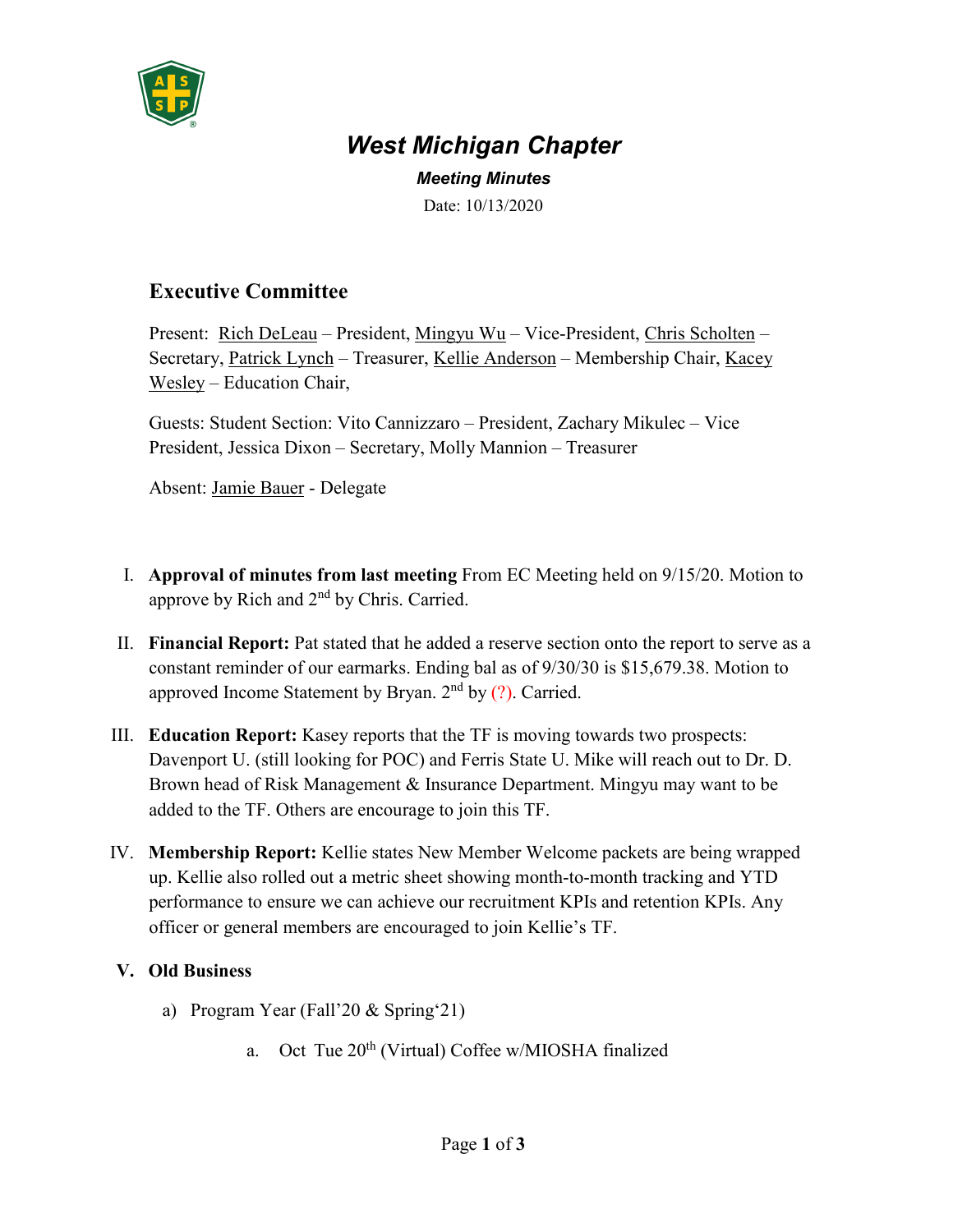

- b. Oct Tue  $27<sup>th</sup>$  --John Ball Zoo Rich DL. To confirm with both Carol K/JPBZ and Chris K./JPBZ.
- c. Nov Tue  $24<sup>th</sup>$  -- (Virtual) Bryan to confirm if Mock Disposition with Steve Hilger is still on.
- d. Dec Tue  $17<sup>th</sup>$  GVSU Internship Presentations & Xmas Party Kacey will reach out to Derek M insuring this is the date and time.
- e. Jan Tue  $26<sup>th</sup> 2021$ —Possible "Training w/OR Code Tracking" by Chris Brennan – Chris S.
- f. Feb Tue  $23<sup>rd</sup> 2021$ —Possible ASSP Educational Opportunities via ASSP by Brian Oczepek, Region VII North Area Director
- g. Mar Tue  $30<sup>th</sup> 2021$  Tour-Frederik Meijer Garden (Construction areas), Butterball Farms (General Industry: Manufacturing); Kendrick Plastics (G.I.: Manufacturing), Embassy Suite/GR, SpeedWrench, etc. asking all to seek out other options
- h. Apr Tue13- Wed 14/2021--Michigan Safety Conference 2021
- i. May Tue  $25<sup>th</sup> 2021$ --Water/Swimming Safety/Jim Dreyer Locked in. Rich
- j. Jun Thur  $24^{th}$  2021--Annual Student Scholarship Golf Outing Confirmed locked in on 9/17 – Bryan H.
- b) Chapter Banner & Table Cover/Marketing Tools. Rich to connect with Kurt Kruse w/Kruse Design.
- c) Officer Online ASSP Training Rich will send out latest revision of the training matrix. Leaders need to complete them. Mandatory requirement per S.O.G. and job descriptions.
- d) Need to find new space for Spring 2021 Technical Meetings (HexArmor? F-Z? Chris will reach out to his contacts to include Rockford Construction. Pat has identified a Kent District Library Grandville Branch (4055 Maple St.) not too far from the I-196/Chicago Dr (Jenison) interchange. No fee rental.
- e) Annual \$1,000 Scholarship Award Status Rich to reach out to Dave H. about timing.